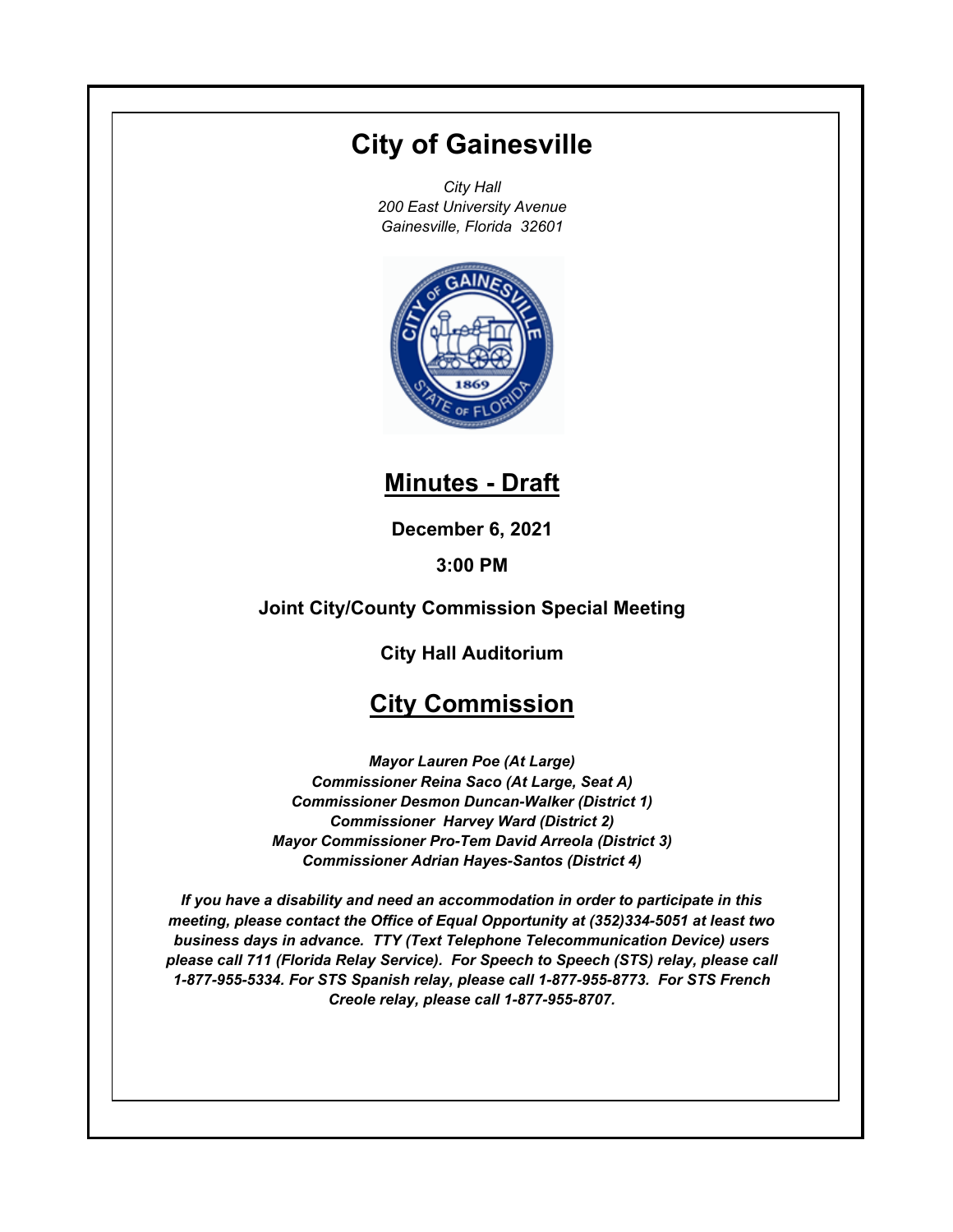#### **CALL TO ORDER - 3:05 PM**

#### **AGENDA STATEMENT**

#### **ROLL CALL**

Present 6 - Commissioner Hayes-Santos, Mayor Poe, Commissioner Saco, Commissioner Ward, Commissioner Duncan-Walker, and Mayor-Commissioner Pro Tem Arreola

#### **ADOPTION OF THE AGENDA**

**A motion was made by Commissioner Hayes-Santos, seconded by Commissioner Ward, that this Matter be Adopted. The motion carried by the following vote:**

**Aye:** Commissioner Hayes-Santos, Mayor Poe, Commissioner Saco, Commissioner Ward, Commissioner Duncan-Walker, and Mayor-Commissioner Pro Tem Arreola Aye: 6 -

#### **BUSINESS DISCUSSION ITEMS**

| 210691.         | 2022 Ballot Initiative Timeline Presentation (B)                 |                                                                              |
|-----------------|------------------------------------------------------------------|------------------------------------------------------------------------------|
|                 | Gina Peebles, Assistant County Manager spoke to the item.        |                                                                              |
|                 |                                                                  | Michele Lieberman, County Manager spoke to the item.                         |
|                 | Hill.                                                            | Public Comment: Telford Cartwrightt, Anthony Johnson and Michael             |
|                 | <b>RECOMMENDATION</b>                                            | The City Commission hear a presentation and take action<br>deemed necessary. |
|                 | <b>Heard</b>                                                     |                                                                              |
| <u> 210692.</u> | An Update on a Central Receiving Facility for Alachua County (B) |                                                                              |
|                 | Carl Smart, Assistant County Manager spoke to the item.          |                                                                              |
|                 | Stuart Wegener, Criminal Justice Liaison gave a presentation.    |                                                                              |
|                 | Don Savoy, Meridian CEO gave a presentation.                     |                                                                              |
|                 | Nathan Skop.                                                     | Public Comment: Anthony Johnson, Telford Cartwright, Jim Riser and           |

**RECOMMENDATION** *The City Commission receive an update.*